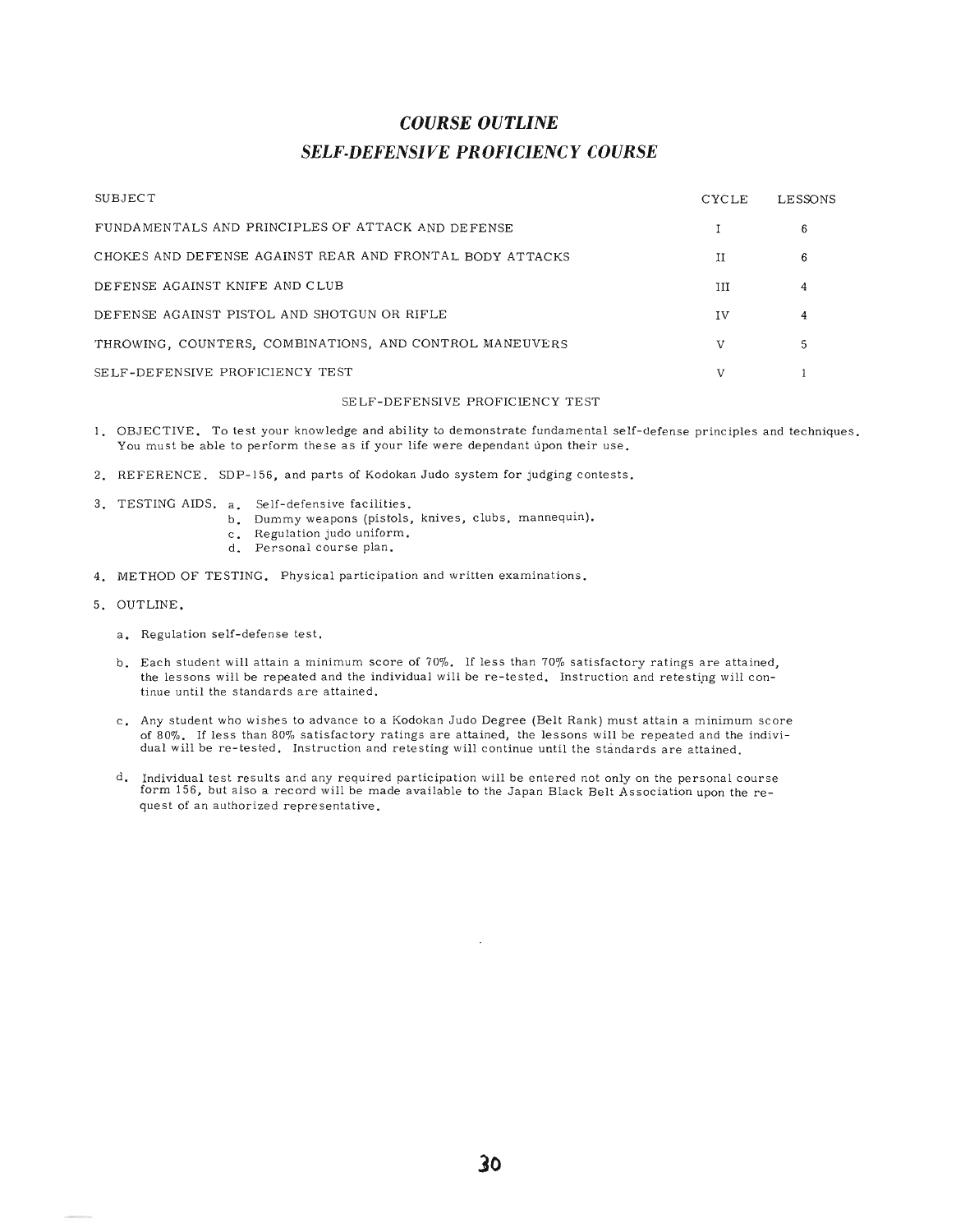### NAGE NO KATA - FORMS OF THROWING

TACH! - WAZA - FROM A STANDING POSITION

|                                                                                        | A. TE - WAZA - HAND TECHNIQUES                                                                                                                                                                                                                                                                                                                                                                                                                                                                                                                                                                                                                                         |  |  |  |  |  |  |                                  |  |  |  |  |  |  |
|----------------------------------------------------------------------------------------|------------------------------------------------------------------------------------------------------------------------------------------------------------------------------------------------------------------------------------------------------------------------------------------------------------------------------------------------------------------------------------------------------------------------------------------------------------------------------------------------------------------------------------------------------------------------------------------------------------------------------------------------------------------------|--|--|--|--|--|--|----------------------------------|--|--|--|--|--|--|
|                                                                                        | B. KOSHI - WAZA - HIP OR LOIN TECHNIQUES                                                                                                                                                                                                                                                                                                                                                                                                                                                                                                                                                                                                                               |  |  |  |  |  |  |                                  |  |  |  |  |  |  |
| C. ASHI - WAZA - LEG OR FOOT TECHNIQUE<br>2. Sasae-Tsurikomi-AshiProping Drawing Ankle |                                                                                                                                                                                                                                                                                                                                                                                                                                                                                                                                                                                                                                                                        |  |  |  |  |  |  |                                  |  |  |  |  |  |  |
|                                                                                        |                                                                                                                                                                                                                                                                                                                                                                                                                                                                                                                                                                                                                                                                        |  |  |  |  |  |  | SUTEMI WAZA SACRIFICE TECHNIQUES |  |  |  |  |  |  |
|                                                                                        | A. MA - SUTEMI - WAZA - BACK SACRIFICE                                                                                                                                                                                                                                                                                                                                                                                                                                                                                                                                                                                                                                 |  |  |  |  |  |  |                                  |  |  |  |  |  |  |
|                                                                                        | <i>W</i> arm-Up Exercíses<br>5 Strikes<br>Bicycle Pump<br>5 Kicks<br>Backfalls from Sitting Position<br>Rotate the Neck<br>Backfalls from Squat Position<br>Forward and Backward Trunk Bending<br>Backfalls from Standing Position<br>Side to Side Trunk Bending Stretch<br>Siderolls<br>Judo Push-Ups<br>Side Falls from Squat Position<br>Deep Knee Bend Squat<br>Duck Walk<br>Stretching Thigh Squat<br>Chugari Right and Left<br>Lossen the Toes<br>Backward Defense Crawl<br>Touch Toes Opposite Hands<br>Forward Clenched Fists Pull Crawl<br>Pull in 3 Ways<br>TANDOKU RENSHU<br>SHADOW THROWS<br>PRACTICE OF THROWING FORM WITHOUT A PARTNER<br>Right and Left |  |  |  |  |  |  |                                  |  |  |  |  |  |  |
|                                                                                        | Date                                                                                                                                                                                                                                                                                                                                                                                                                                                                                                                                                                                                                                                                   |  |  |  |  |  |  | RECORD OF ATTENDANCE             |  |  |  |  |  |  |
|                                                                                        |                                                                                                                                                                                                                                                                                                                                                                                                                                                                                                                                                                                                                                                                        |  |  |  |  |  |  |                                  |  |  |  |  |  |  |
|                                                                                        |                                                                                                                                                                                                                                                                                                                                                                                                                                                                                                                                                                                                                                                                        |  |  |  |  |  |  |                                  |  |  |  |  |  |  |
|                                                                                        |                                                                                                                                                                                                                                                                                                                                                                                                                                                                                                                                                                                                                                                                        |  |  |  |  |  |  |                                  |  |  |  |  |  |  |
|                                                                                        |                                                                                                                                                                                                                                                                                                                                                                                                                                                                                                                                                                                                                                                                        |  |  |  |  |  |  |                                  |  |  |  |  |  |  |
|                                                                                        |                                                                                                                                                                                                                                                                                                                                                                                                                                                                                                                                                                                                                                                                        |  |  |  |  |  |  |                                  |  |  |  |  |  |  |
|                                                                                        |                                                                                                                                                                                                                                                                                                                                                                                                                                                                                                                                                                                                                                                                        |  |  |  |  |  |  |                                  |  |  |  |  |  |  |
|                                                                                        |                                                                                                                                                                                                                                                                                                                                                                                                                                                                                                                                                                                                                                                                        |  |  |  |  |  |  |                                  |  |  |  |  |  |  |
|                                                                                        |                                                                                                                                                                                                                                                                                                                                                                                                                                                                                                                                                                                                                                                                        |  |  |  |  |  |  |                                  |  |  |  |  |  |  |
|                                                                                        |                                                                                                                                                                                                                                                                                                                                                                                                                                                                                                                                                                                                                                                                        |  |  |  |  |  |  |                                  |  |  |  |  |  |  |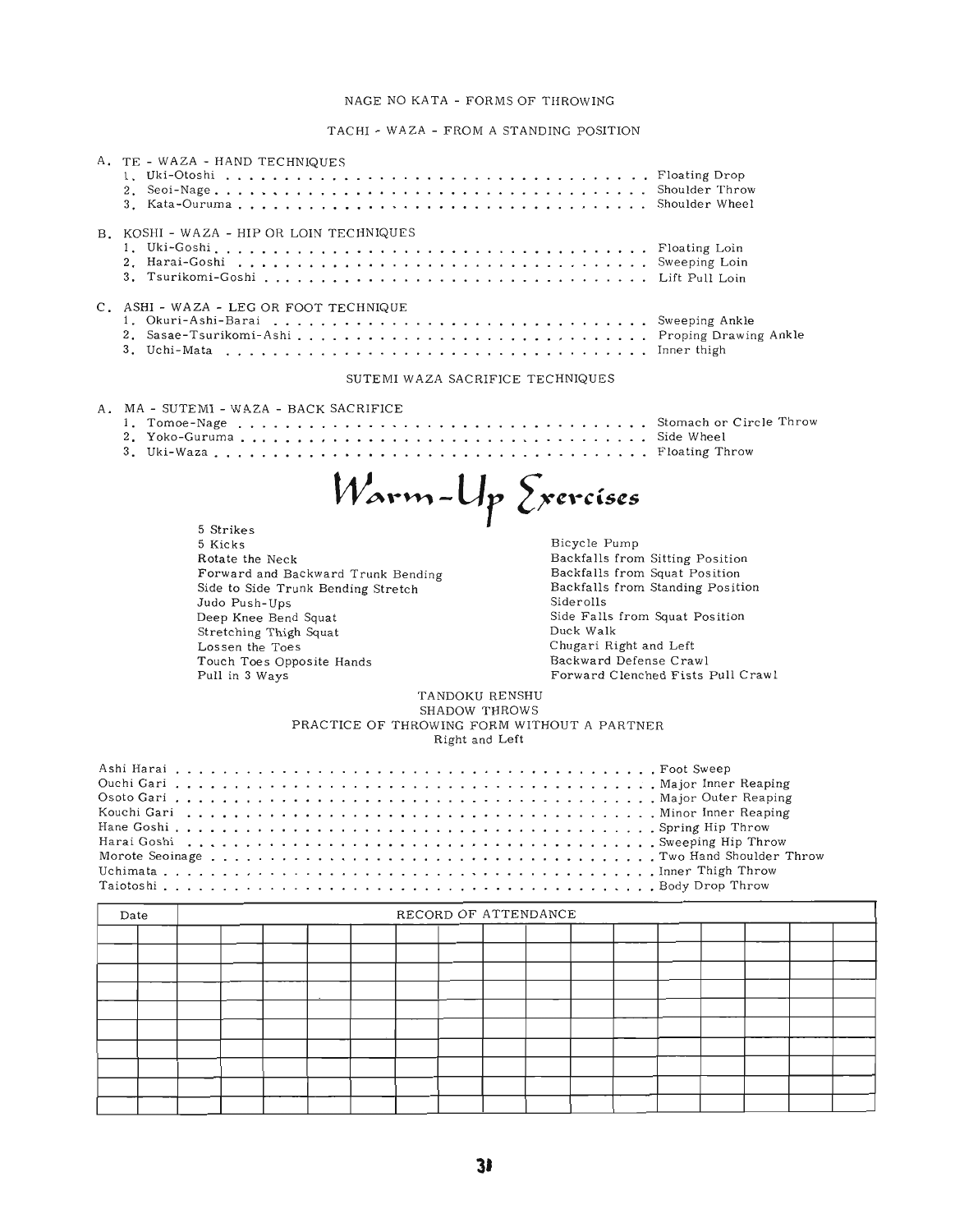### *CYCLE* **I** *FUNDAMENTALS AND PRINCIPLES OF ATTACK AND DEFENSE. (Time:* **6** *Lessons)*

- I. OBJECTIVE. At the completion of these lessons you will have the knowledge and demonstrative use of the fundamentals and principles of attack and defense.
- 2. REFERENCES. Defensive measures (Judo), Training Film 2-103, part IV, reels F, G, and E; Kodokan Judo, and multiple Judo and Karate from our reference library.
- 3. TRAINING AIDS. a. Self-defensive facilities.
	- b. Regulation judo uniforms.
		- c. Training charts on sensative striking points, vulnerable areas, and Kodokan judo charts.
		- d. Training films.
		- e. Striking equipment.

4. METHODS OF PRESENTATION. a. Lecture.

- b. Demonstration.
- c. Participation.

| Date  |                |  |                                                                                            |
|-------|----------------|--|--------------------------------------------------------------------------------------------|
| Inst. | REMARKS        |  | LESSON 1                                                                                   |
|       |                |  | a. Orientation lecture.<br>b. Warmup drills.                                               |
|       |                |  | c. Discussion of Principles.                                                               |
|       |                |  | d. The technique of off-balancing.<br>e. On-Guard positions.                               |
|       |                |  | (1) Standing                                                                               |
|       |                |  | (2) Ground fighting<br>f. Dodging the adversary's attack.                                  |
|       |                |  | g. Randori                                                                                 |
|       |                |  |                                                                                            |
|       |                |  |                                                                                            |
|       |                |  |                                                                                            |
| Date  |                |  |                                                                                            |
| Inst. | <b>REMARKS</b> |  | LESSON 2                                                                                   |
|       |                |  | a. Warmup drills.<br>b. Review of lesson 1.                                                |
|       |                |  | c. Lecture.                                                                                |
|       |                |  | d. Karate delivery of blows to vulnerable areas.<br>(1) Frontal position.                  |
|       |                |  | (a) Straight kick to stomach or groin.                                                     |
|       |                |  | (b) Side kick to stomach, groin, and outside of knee.<br>(c) Edge of hand to side of neck. |
|       |                |  | (d) Knuckle to throat.                                                                     |
|       |                |  |                                                                                            |
|       |                |  |                                                                                            |
| Date  |                |  |                                                                                            |
| Inst. |                |  | LESSON 3                                                                                   |
|       | REMARKS        |  | a. Repeat lesson 2.                                                                        |
|       |                |  | b. Introduce lesson 4.                                                                     |
|       |                |  |                                                                                            |
|       |                |  |                                                                                            |
|       |                |  |                                                                                            |
|       |                |  |                                                                                            |
|       |                |  |                                                                                            |
|       |                |  |                                                                                            |
|       |                |  |                                                                                            |
|       |                |  |                                                                                            |
|       |                |  |                                                                                            |
|       |                |  |                                                                                            |
|       |                |  |                                                                                            |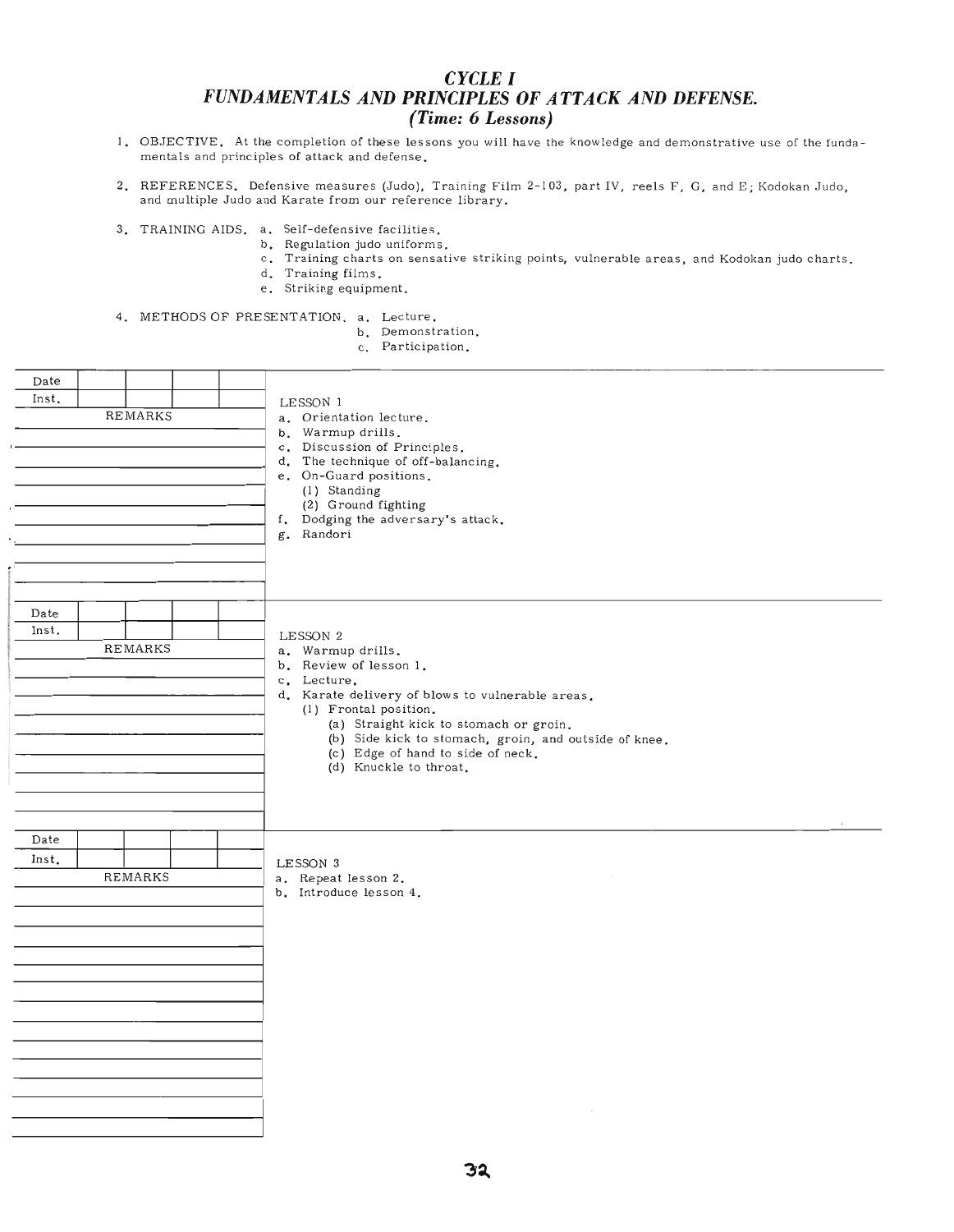# **CYCLE 1 (Continued)**

| Date<br>Inst.<br><b>REMARKS</b> | LESSON 4<br>a. Warmup drills.<br>b. Review of lesson 2.<br>c. Training Film.<br>d. Continuation of Karate,<br>(1) Attacker at the rear position.<br>(a) Elbow to groin.<br>(b) Stamp to arch.<br>(c) Heel to crotch.<br>(2) Attacker at the ground, six-o'clock position.<br>(a) Straight kick to stomach.<br>(b) Side kick to ribs and stomach.<br>(3) Attacker on the back.<br>(a) Knee drop to ribs.<br>(b) Stamp to ribs, temples, and groin.<br>e. Randori.                                                                                                                                                     |
|---------------------------------|----------------------------------------------------------------------------------------------------------------------------------------------------------------------------------------------------------------------------------------------------------------------------------------------------------------------------------------------------------------------------------------------------------------------------------------------------------------------------------------------------------------------------------------------------------------------------------------------------------------------|
| ivate.<br>Inst.<br>REMARKS      | LESSON 5<br>a. Warmup drills.<br>b. Review of lessons 3 & 4.<br>c. Continuation of Karate.<br>(1) Attacker on the stomach. Heel blow to back of neck, middle of the spinal column, and<br>small of back.<br>(2) Maneuver for position for attack and control. Arm-drag progressed for rear-takedown.<br>Followup blows.<br>d. Avoiding blows and thrusts.<br>(1) Right hand blow.<br>$(2)$ Kick.<br>$(3)$ Boxer.<br>$(4)$ Club.<br>(5) Six directions of movement using parries, counter hand or foot blows, and scoop throw.<br>e. Mixed fighting using karate and judo movements in standing and ground positions. |
| )ate<br>nst.<br>REMARKS         | LESSON 6<br>a. Warmup drills.<br>b. Review and repeat lessons 1, 2, 3, 4, and 5.<br>c. Mixed fighting using karate and judo movements in standing and ground positions.<br>d. Test.<br>$\sim$                                                                                                                                                                                                                                                                                                                                                                                                                        |

 $\ddot{\phantom{a}}$ 

 $\bar{z}$ 

 $\overline{\phantom{a}}$ 

÷.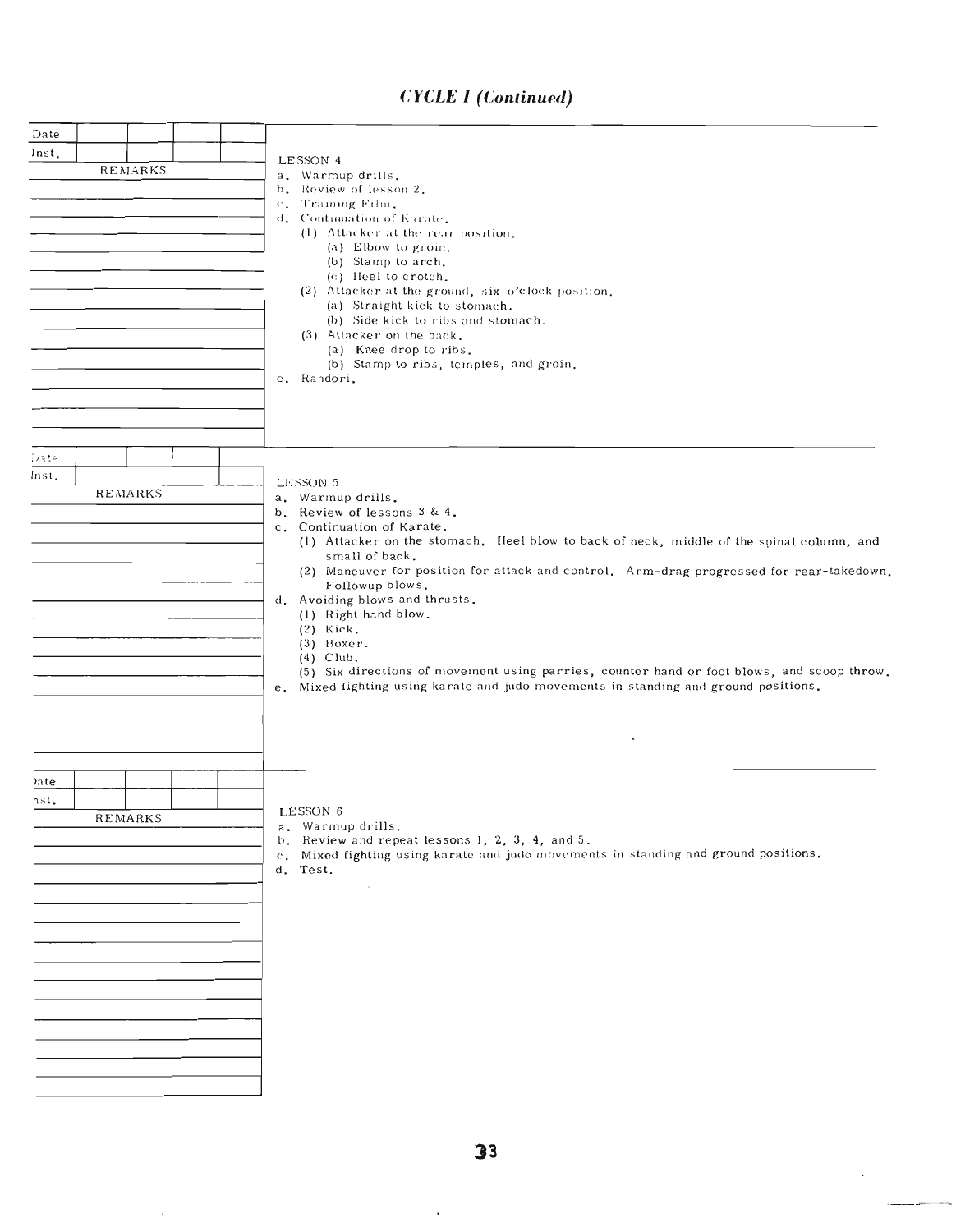### *CYCLE* **II** *CHOKES AND DEFENSE AGAINST REAR AND FRONTAL BODY ATTACK. (Time:* **6** *Lessons)*

- 1. OBJECTIVE. At the completion of these lessons you will have knowledge and demonstrative use of offensive chokes and defense against rear and frontal body attacks.
- 2. REFERENCES. Defensive measures (Judo), Training Film 1-2986, part IV, reels A and B; part III, reels G and F. Combination Judo & Karate from our reference library.
- 3. TRAINING AIDS. a. Self-defensive facilities.
	- b. Regulation judo uniforms.
		- c. Training charts on rear and frontal body attacks.
		- d. Training films.
- 4. METHODS OF PRESENTATION. a. Lecture.
	- b. Demonstration.
	- c. Participation.

| Date  |                |                                                                                                                                      |
|-------|----------------|--------------------------------------------------------------------------------------------------------------------------------------|
| Inst. |                | LESSON 1<br>a. Orientation lecture.                                                                                                  |
|       | <b>REMARKS</b> | b. Warmup drills.                                                                                                                    |
|       |                | c. Review of Cycle I.                                                                                                                |
|       |                | d. Introduction to chokes.                                                                                                           |
| Date  |                | LESSON 2                                                                                                                             |
| Inst. |                | a. Warmup drills.                                                                                                                    |
|       | <b>REMARKS</b> | b. Review of lesson 1.                                                                                                               |
|       |                | c. Chokes.<br>(1) Offensive rear, front and ground cross-collar (rear forearm).                                                      |
|       |                | (2) Defense, front cross-collar (prevention of pressure, followup, knee blow to groin, scoop                                         |
|       |                | throw).                                                                                                                              |
|       |                | d. Break-a-ways.                                                                                                                     |
|       |                | e. Randori.                                                                                                                          |
| Date  |                | LESSON 3<br>a. Warmup drills.                                                                                                        |
| Inst. |                | b. Review of lesson 2.                                                                                                               |
|       | <b>REMARKS</b> | c. Lecture.                                                                                                                          |
|       |                | d. Chokes.                                                                                                                           |
|       |                | (1) Rushing, Sidestep -- sidekick or hand blow to open vulnerable areas.<br>(2) Leg tackle. Elbow blow to back of neck.              |
|       |                | e. Break-a-ways.                                                                                                                     |
|       |                | f. Randori.                                                                                                                          |
| Date  |                | LESSON 4                                                                                                                             |
| Inst. |                | a. Warmup drills.                                                                                                                    |
|       | <b>REMARKS</b> | b. Review of lesson 3.                                                                                                               |
|       |                | c. Defense against rear body attack (blow, scoop throw counter only).<br>(1) Rear strangle. Block, elbow blow to grain, and rechoke. |
|       |                | (2) Rear body lock under the arms. Stamp to arch, followup with scoop throw.                                                         |
|       |                | (3) Full nelson. Block, stamp, scoop throw with followup by falling to ground.                                                       |
|       |                | d. Randori.                                                                                                                          |
| Date  |                | LESSON 5                                                                                                                             |
| Inst. |                | a. Warmup drills.                                                                                                                    |
|       | <b>REMARKS</b> | b. Review of lesson 4.                                                                                                               |
|       |                | c. Lecture.<br>d. Continuation of lesson 4.                                                                                          |
|       |                | (1) Side headlock. Block, stamp arch, fist blow to groin, and scoop throw.                                                           |
|       |                | (2) Review of weaker techniques.                                                                                                     |
|       |                | (3) Questions and answers.                                                                                                           |
|       |                | e. Randori -- standing and ground.                                                                                                   |
| Date  |                | LESSON 6                                                                                                                             |
| Inst. |                | a. Warmup drills.<br>b. Review of lesson 4.                                                                                          |
|       | <b>REMARKS</b> | c. Test.                                                                                                                             |
|       |                | d. Training film.                                                                                                                    |
|       |                | e. Randori.                                                                                                                          |
|       |                | f. Special attention to weaker areas.                                                                                                |

 $\bar{\gamma}$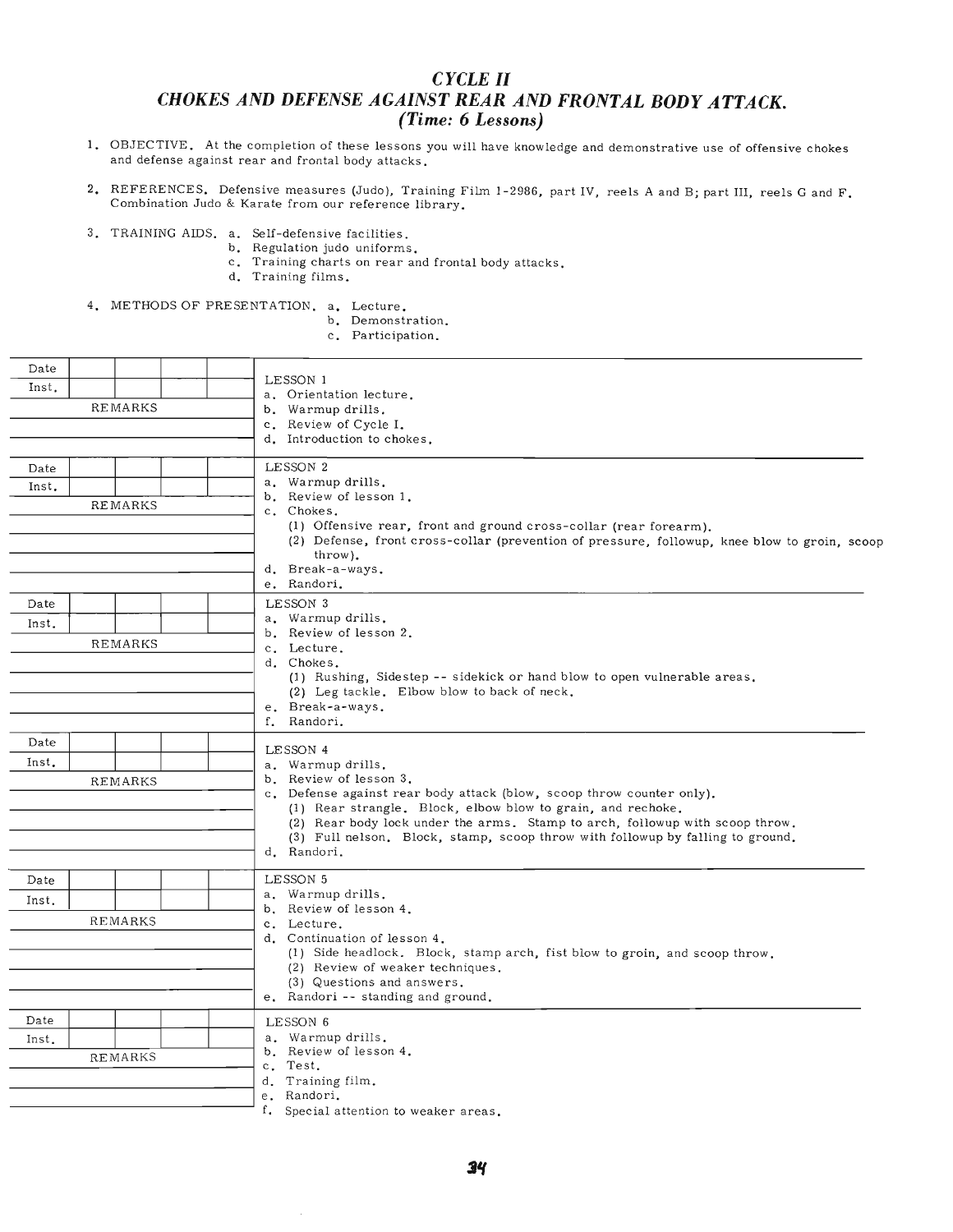### **CYCLE III** DEFENSE AGAINST KNIFE AND CLUB. (Time: 4 Lessons)

- 1. OBJECTIVE. At the completion of these lessons, you will have the knowledge of and the ability to demonstrate the defense against a knife or club.
- 2. TRAINING AIDS. a. Self-defense facilities.<br>b. Regulation judo uniform.
	-
	- c. Training charts on knife and club defense.
	- d. Dummy knives, clubs, and long sticks.
	- e. Training film 1-203, part VI, reel D.

3. METHODS OF PRESENTATION. a. Lecture.

- b. Demonstration.
- c. Participation.

| Date<br>lnst.<br><b>REMARKS</b> | LESSON 1.<br>a. Orientation lecture.<br>b. Warmup drills.<br>c. Review of Cycle 1.<br>d. How your opponent will use the knife and defense against same.<br>(1) Explanation:<br>(a) Grasp, stance, and footwork.<br>(b) Knife cuts, slashes to vulnerable areas (rear and frontal positions).<br>(c) Safety ranges.<br>(d) Stick defense (long and short). |
|---------------------------------|-----------------------------------------------------------------------------------------------------------------------------------------------------------------------------------------------------------------------------------------------------------------------------------------------------------------------------------------------------------|
| Date<br>Inst.<br>REMARKS        | (e) Obscuring knife attacker's vision and blows.<br>e. Randori.<br>LESSON 2<br>a. Warmup drills.<br>b. Review of lesson 1.<br>c. Defense against: horizontal slash to the face and chest.<br>(1) Outside or inside slip to slash, sidekick blow to vulnerable area.<br>(2) Roll away, straight heel kick to vulnerable area.<br>d. Randori.               |
| Date<br>Inst.<br><b>REMARKS</b> | LESSON 3<br>$\cdot$<br>a. Warmup drills.<br>b. Review of lesson 2.<br>c. Defense against: Upward thrust to the midsection.<br>(1) Sidestep, inside cuff-hand, knee blow to vulnerable area.<br>(2) Outside cuff-sidekick to vulnerable area.<br>d. Mixed randori-style karate, knife, and club fighting.                                                  |
| Date<br>Inst.<br><b>REMARKS</b> | LESSON 4<br>a. Warmup drills.<br>b. Review of lesson 3.<br>c. Mid-term test.<br>d. Training film.<br>e. Mixed randori-style karate, knife, and club fighting.                                                                                                                                                                                             |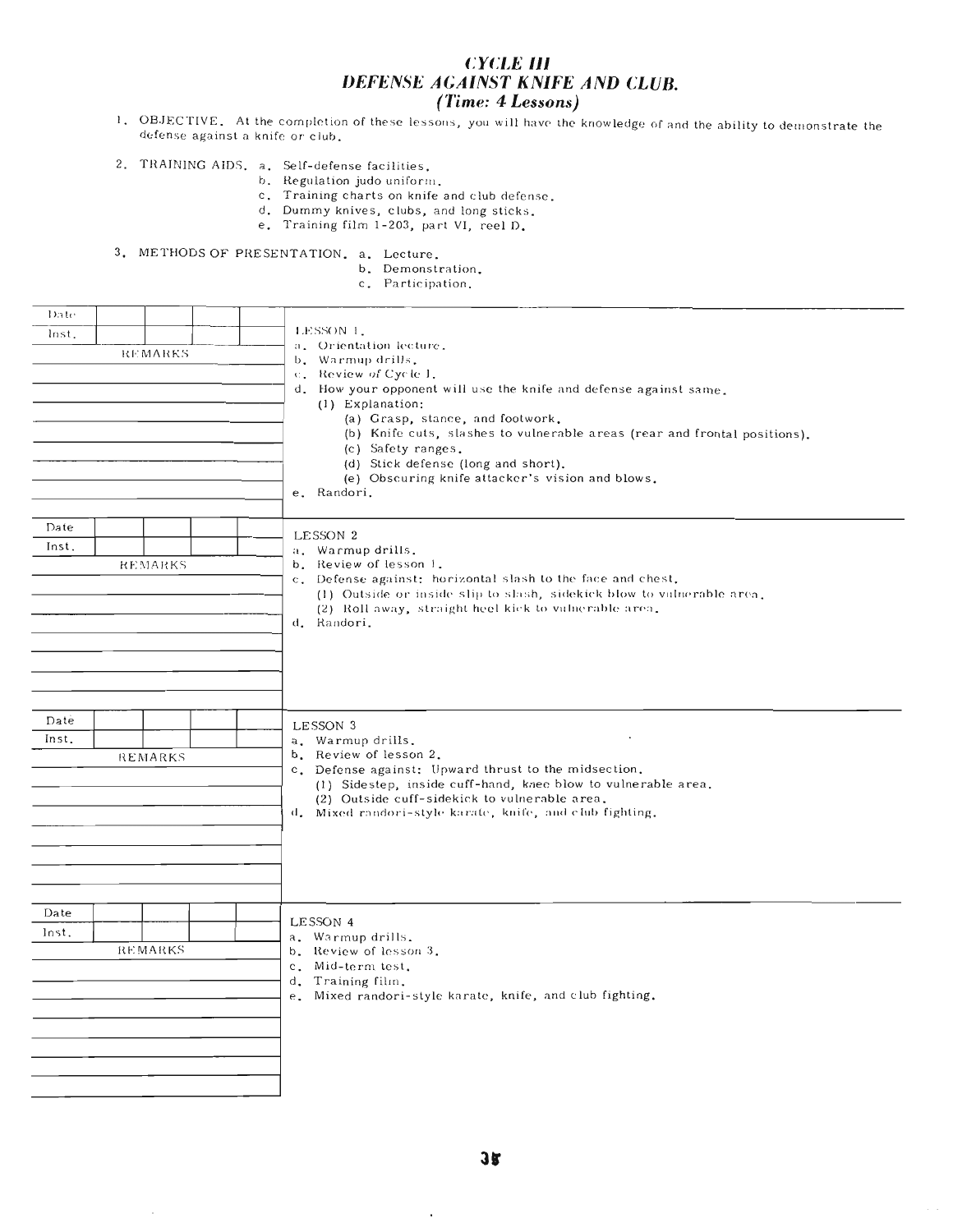### *CYCLE IV DEFENSE AGAINST PISTOL AND SHOTGUN OR RIFLE. (Time:* **4** *Lessons)*

- 1. OBJECTIVE. At the completion of these lessons, you will have a knowledge of and the ability to demonstrate the defense against pistol and shotgun or rifle.
- 2. REFERENCES. Combative Measure (Judo) Training Film 2-328, part II, reel F., Judo handbook, section D, pp. 198-206.
- 3. TRAINING AIDS. a. Self-defense facilities.
	- b. Regulation judo uniform.
	- c. Training charts on use and defense against gun or rifle. Pistols and rifles.

4. METHODS OF PRESENTATION. a. Lecture.

蒋

- b. Demonstration.
	- c. Participation.

|                                 | c. Participation.                                                                                                                                                                                                                                                                                                                                                                                       |
|---------------------------------|---------------------------------------------------------------------------------------------------------------------------------------------------------------------------------------------------------------------------------------------------------------------------------------------------------------------------------------------------------------------------------------------------------|
| Date<br>Inst.<br><b>REMARKS</b> | LESSON 1<br>a. Orientation lecture.<br>b. Warmup drills.<br>c. Review of Cycle II.<br>d. Explanation:<br>(a) Caution and approach.<br>(b) Shakedown. Arms high overhead, spread-eagle, kneeling, and wall search.<br>e. Pistol disarming.<br>(a) Safety range, line of fire, psychological timing.<br>(b) Pistol or rifle pointed outside center line of stomach.<br>f. Randori -- standing and ground. |
| Date<br>Inst.<br><b>REMARKS</b> | LESSON 2<br>a. Warmup drills.<br>b. Review of lesson 1.<br>c. Pistol disarming.<br>(a) Pistol or rifle pointed inside center line of stomach.<br>(b) Pistol or rifle pointed against back.<br>d. Break-falls.<br>e. Randori -- standing and ground.                                                                                                                                                     |
| Date<br>Inst.<br><b>REMARKS</b> | LESSON 3<br>a. Warmup drills.<br>b. Review of lesson 1.<br>c. Repeat lesson 1.<br>d. Randori -- standing and ground.                                                                                                                                                                                                                                                                                    |
| Date<br>Inst.<br><b>REMARKS</b> | LESSON 4<br>a. Warmup drills.<br>b. Review of lesson 2.<br>c. Repeat lesson 2.<br>d. Randori -- standing and ground.<br>e. Test.                                                                                                                                                                                                                                                                        |